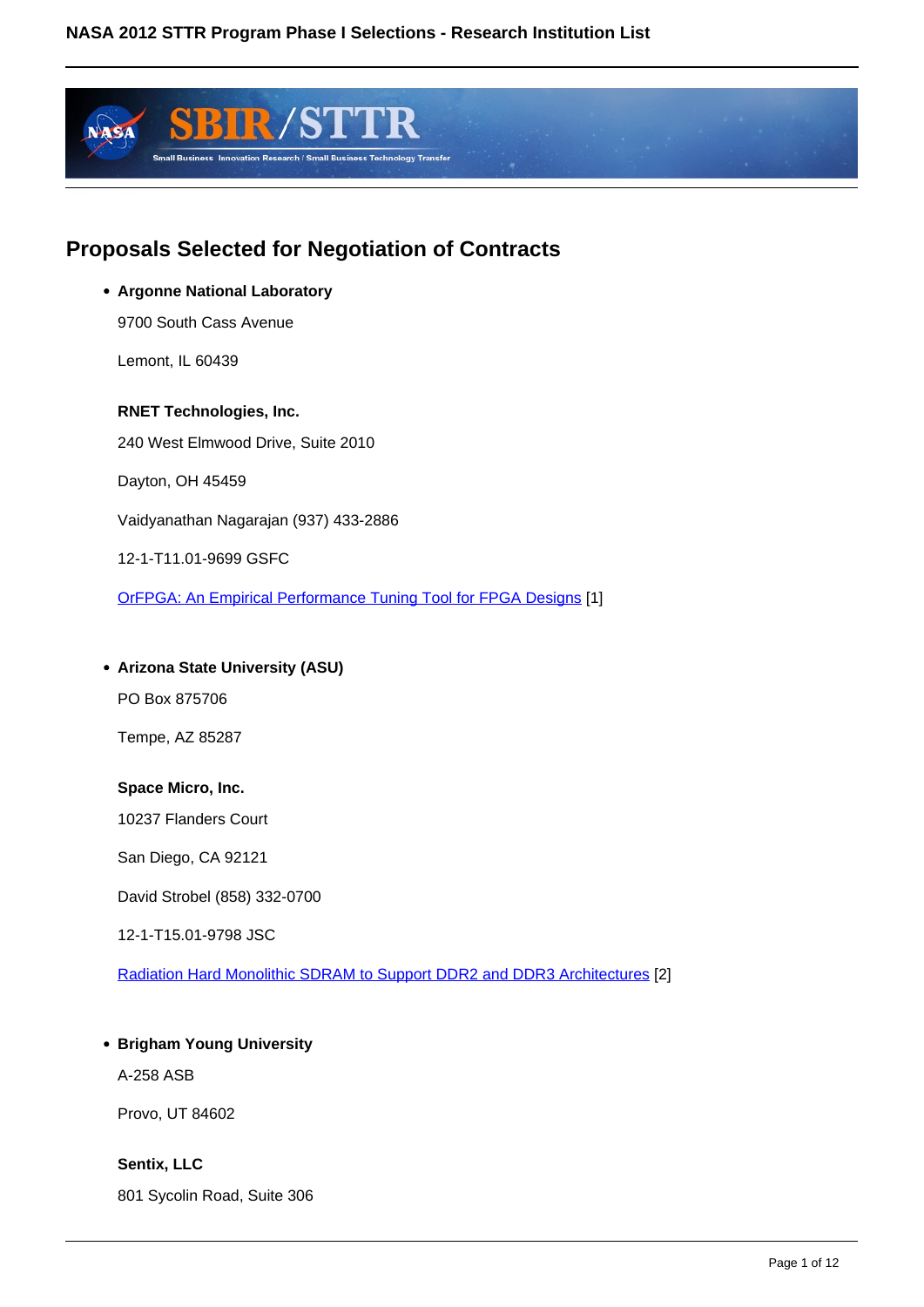# Leesburg, VA 20175 Chris Stevenson (540) 454-7458 12-1-T15.02-9777 LaRC Mission-Aware Payloads for Unmanned Platforms [3] **Carnegie Mellon University** 5000 Forbes Avenue Pittsburgh, PA 15213 **Mesh Robotics, LLC** 142 Crescent Drive Pittsburgh, PA 15228 Michael Wagner (412) 606-3842 12-1-T4.01-9920 ARC

MeshSLAM: Robust Localization and Large-Scale Mapping in Barren Terrain [4]

#### **• Kent State University**

P. O. Box 5190, 1425 University Esplanade

Kent, OH 44242

#### **Boston Applied Technologies, Inc.**

6F Gill Street

Woburn, MA 01801

Yingyin Zou (781) 935-2800

12-1-T8.02-9963 JPL

Novel Near-to-Mid IR Imaging Sensors Without Cooling [5]

#### **Louisiana Tech University**

1507 Wyly Tower, P.O. Box 3092

Ruston, LA 71272

#### **Radiance Technologies, Inc.**

350 Wynn Drive

Huntsville, AL 35805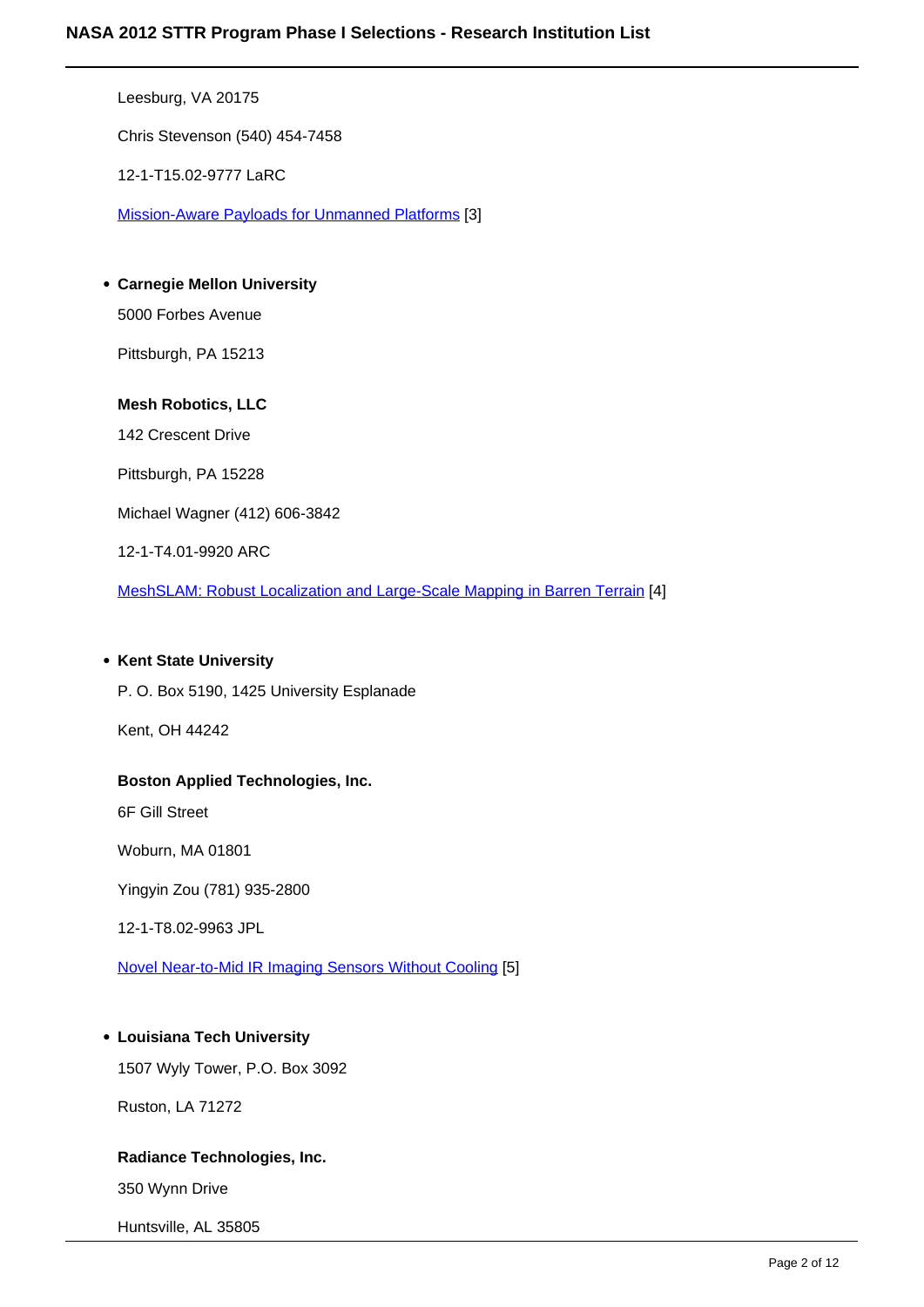Brad Atkins (256) 489-8584

12-1-T3.01-9994 SSC

MEMS Based Solutions for an Integrated and Miniaturized Multi-Spectrum Energy Harvesting and Conservation System [6]

**Massachusetts Institute of Technology** 77 Mass Avenue, Bldg NE 18-901

Cambrdige, MA 02139

**Scientific Systems Company, Inc.**

500 West Cummings Park, Suite 3000

Woburn, MA 01801

Michael McComas (603) 860-6016

12-1-T15.02-9807 LaRC

Integrated Motion Planning and Autonomous Control Technology for Autonomous ISR [7]

#### **Mississippi State University**

449 Hardy Road, 133 Ethredge Hall

Mississippi State, MS 39762

#### **Streamline Numerics, Inc.**

3221 North West 13th Street, Suite A

Gainesville, FL 32609

Siddharth Thakur (352) 271-8841

12-1-T1.01-9979 MSFC

High Performance Multiphase Combustion Tool Using Level Set-Based Primary Atomization Coupled with Flamelet Models [8]

#### **Mississippi State University**

P. O. Box 9637

Mississippi State, MS 39762

#### **CFD Research Corporation**

215 Wynn Drive, 5th Floor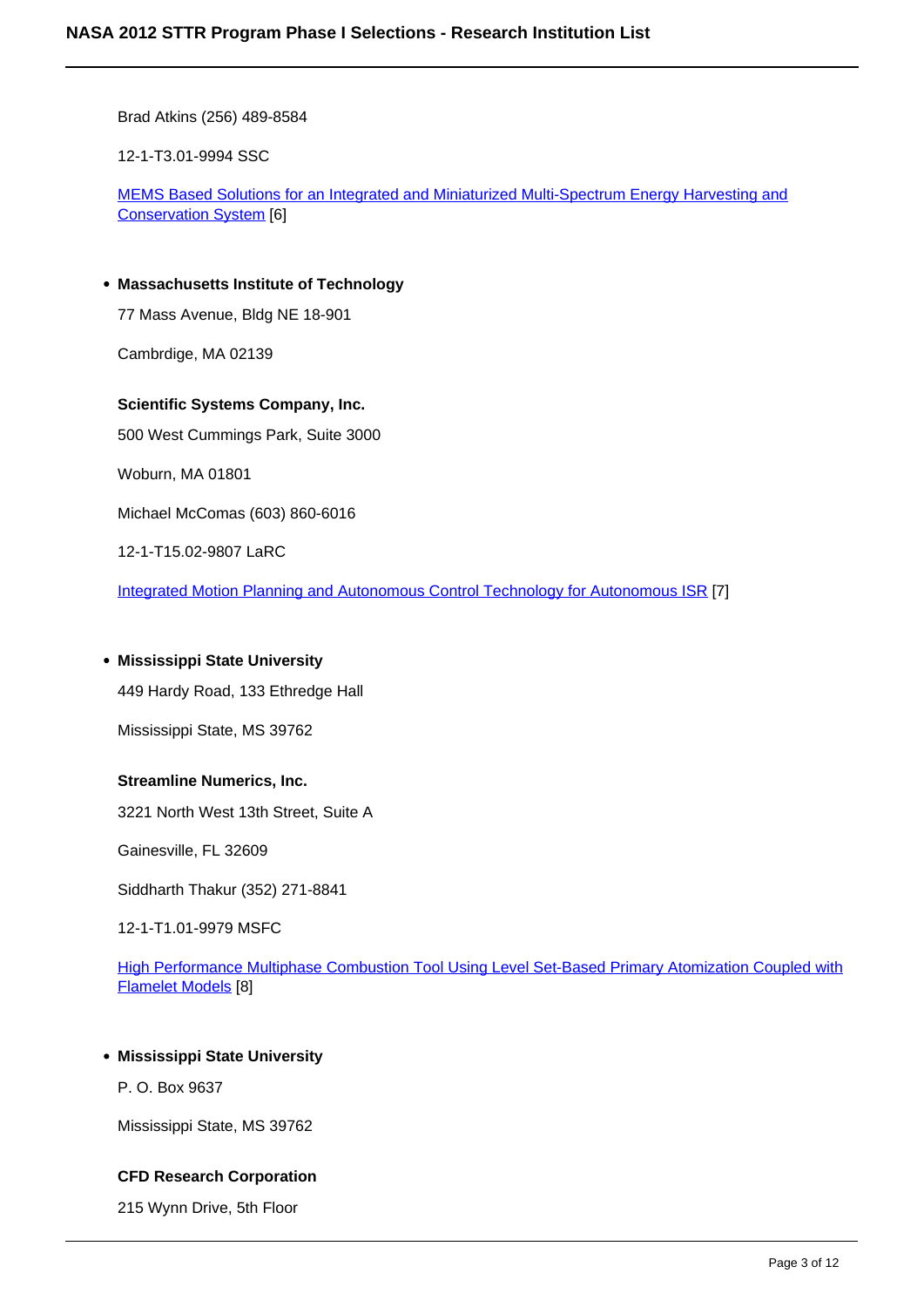Huntsville, AL 35805 Silvia Harvey (256) 726-4858 12-1-T1.01-9946 MSFC High-Fidelity Prediction of Launch Vehicle Lift-off Acoustic Environment [9] **Montana State University** Department of Computer Science, EPS 363 Bozeman, MT 59717 **Qualtech Systems, Inc.** 99 East River Drive East Hartford, CT 06108 Sudipto Ghoshal (860) 761-9341 12-1-T13.01-9887 JSC

Risk Engineering, Sciences, Computation, and Informed Decisions [10]

#### **New Mexico Tech**

801 Leroy Place

Socorro, NM 87801

#### **Intelligent Fiber Optic Systems Corporation**

2363 Calle Del Mundo

Santa Clara, CA 95054

Behzad Moslehi (408) 565-9004

12-1-T4.02-9828 AFRC

Optical Feather and Foil for Shape and Dynamic Load Sensing of Critical Flight Surfaces [11]

#### **North Carolina State University**

3211 Broughton Hall

Raleigh, NC 27695

#### **X-wave Innovations, Inc.**

407 Upshire Circle

Gaithersburg, MD 20878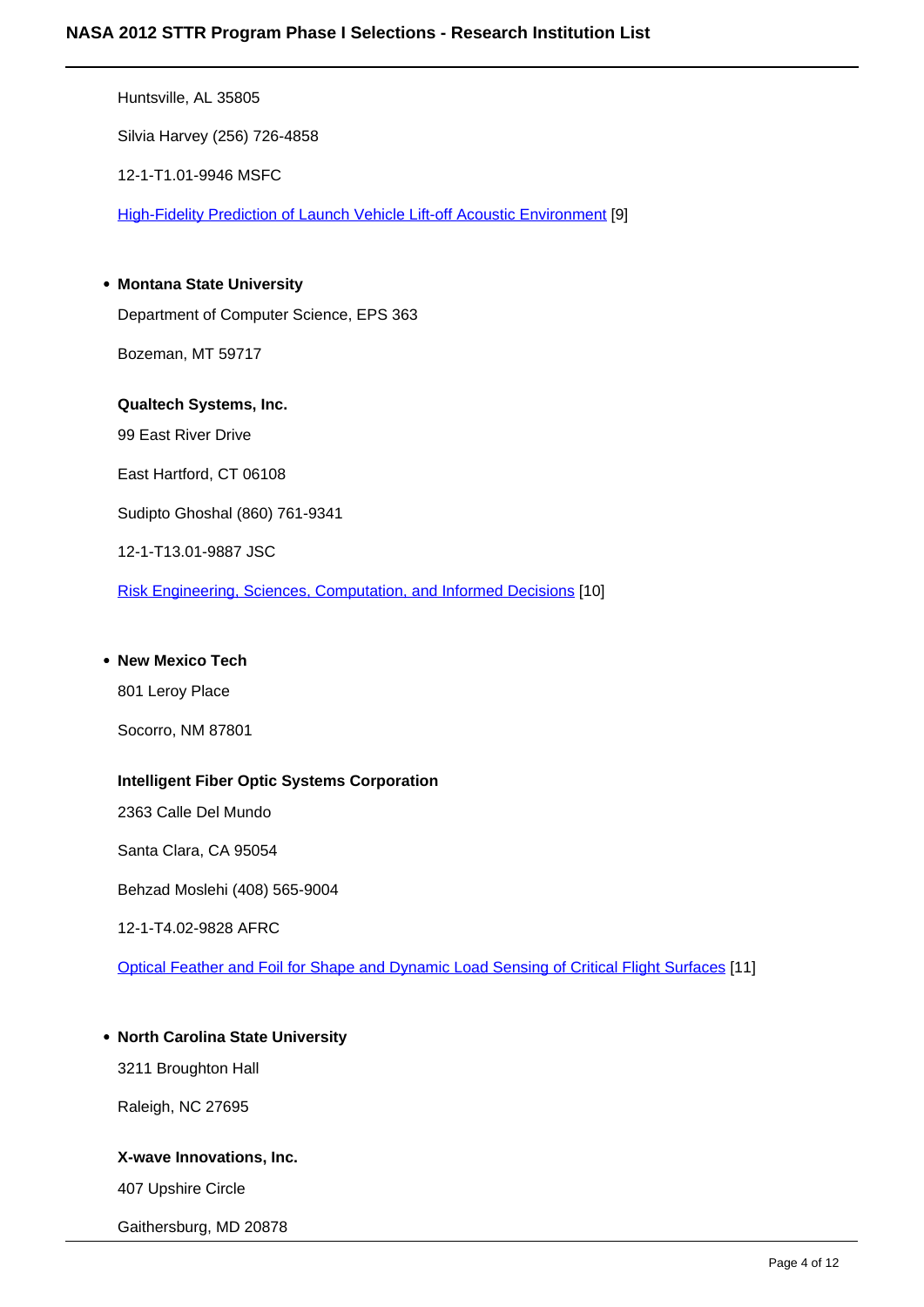Jennifer Duan (301) 948-8351

12-1-T9.01-9741 AFRC

Bayesian Framework Based Damage Segmentation (BFDS) with Time-Reversal Tomography (TRT) for Damage Characterization in Complex Aircraft Structures [12]

#### **Purdue University**

610 Purdue Mall, Hovde Hall

West Lafayette, IN 47907

**Compositex, Inc.** 11815 Littler Road

Sandy, UT 84092

Daniel Moser (801) 502-4379

12-1-T1.01-9781 MSFC

Novel Low Cost Booster Propulsion Development and Demonstration [13]

#### **Space Dynamics Laboratory**

1695 North Research Park Way

North Logan, UT 84341

#### **Wavefront, LLC**

7 Johnston Circle

Basking Ridge, NJ 07920

Jie Yao (609) 558-4806

12-1-T8.03-9846 ARC

Conjugate Etalon Spectral Imager (CESI) & Scanning Etalon Methane Mapper (SEMM) [14]

#### **The Board of Trustees of the University of Illinois**

1901 South First Street, SuiteA

Champaign, IL 61820

#### **Rolling Hills Research Corporation**

420 North Nash Street

El Segundo, CA 90245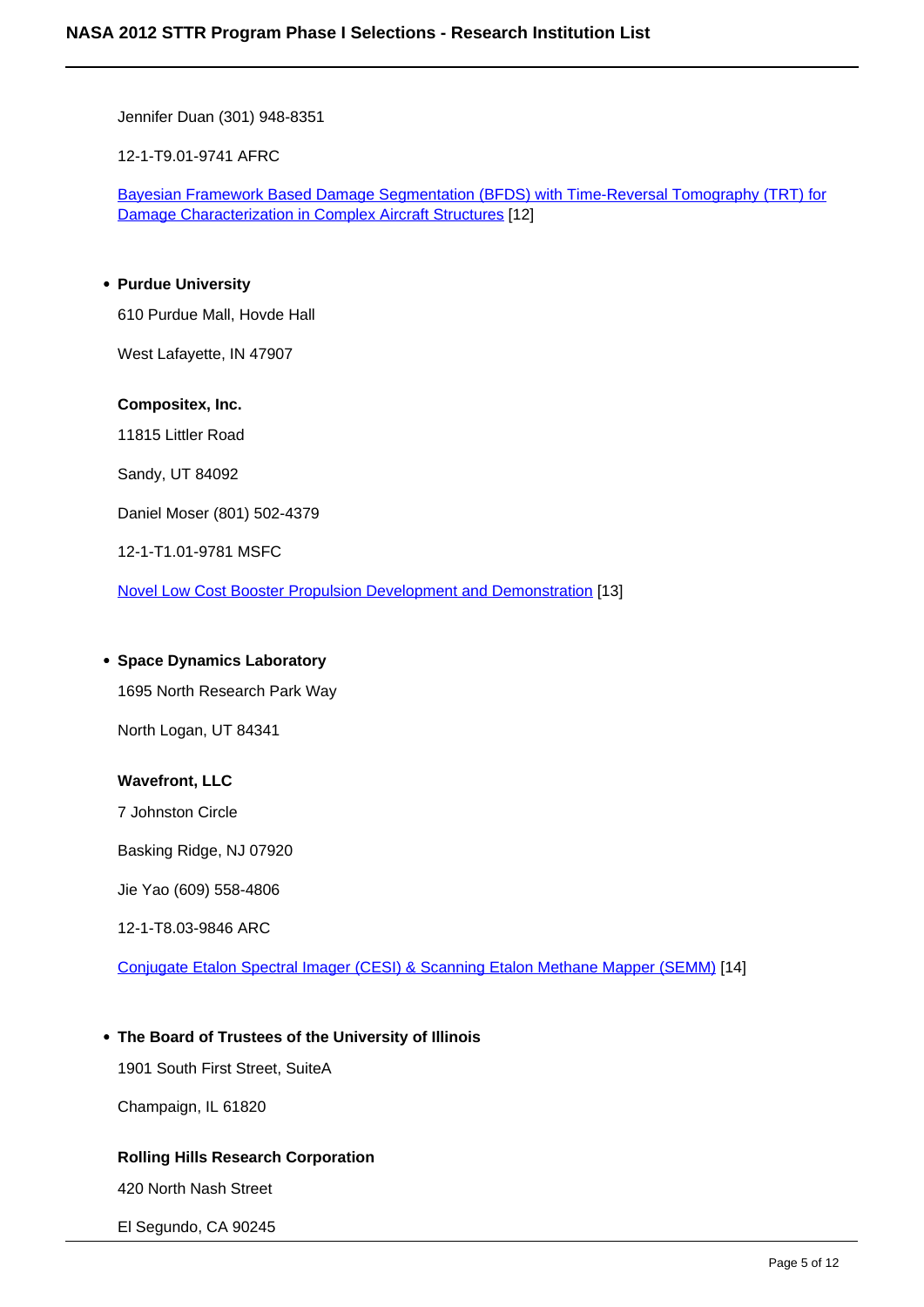Brian Kramer (310) 640-8781

12-1-T9.01-9754 AFRC

Modular Electric Propulsion Test Bed Aircraft [15]

## **UCSC-OSP**

1156 High St

Santa Cruz, CA 95064

# **Structured Materials Industries, Inc.**

201 Circle Drive North, Suite 102/103

Piscataway, NJ 20878

Gary Tompa (732) 302-9274

12-1-T3.01-9691 SSC

High-Efficiency, Nanowire Based Thermoelectric Tapes for Waste Heat Recovery [16]

#### **Univ. of Pittsburgh**

123 University Place

Pittsburgh, PA 15213

#### **Direct Vapor Technologies International, Inc.**

2 Boars Head Lane

Charlottesville, VA 22903

Matthew Terry (434) 296-3678

12-1-T12.01-9868 GRC

Advanced Deposition Capability for Oxidation & Corrosion Protection Coatings [17]

#### **Univeristy of Florida**

339 Weil Hall

Gainesville, FL 32611

#### **Systems Technology, Inc.**

13766 Hawthorne Boulevard

Hawthorne, CA 90250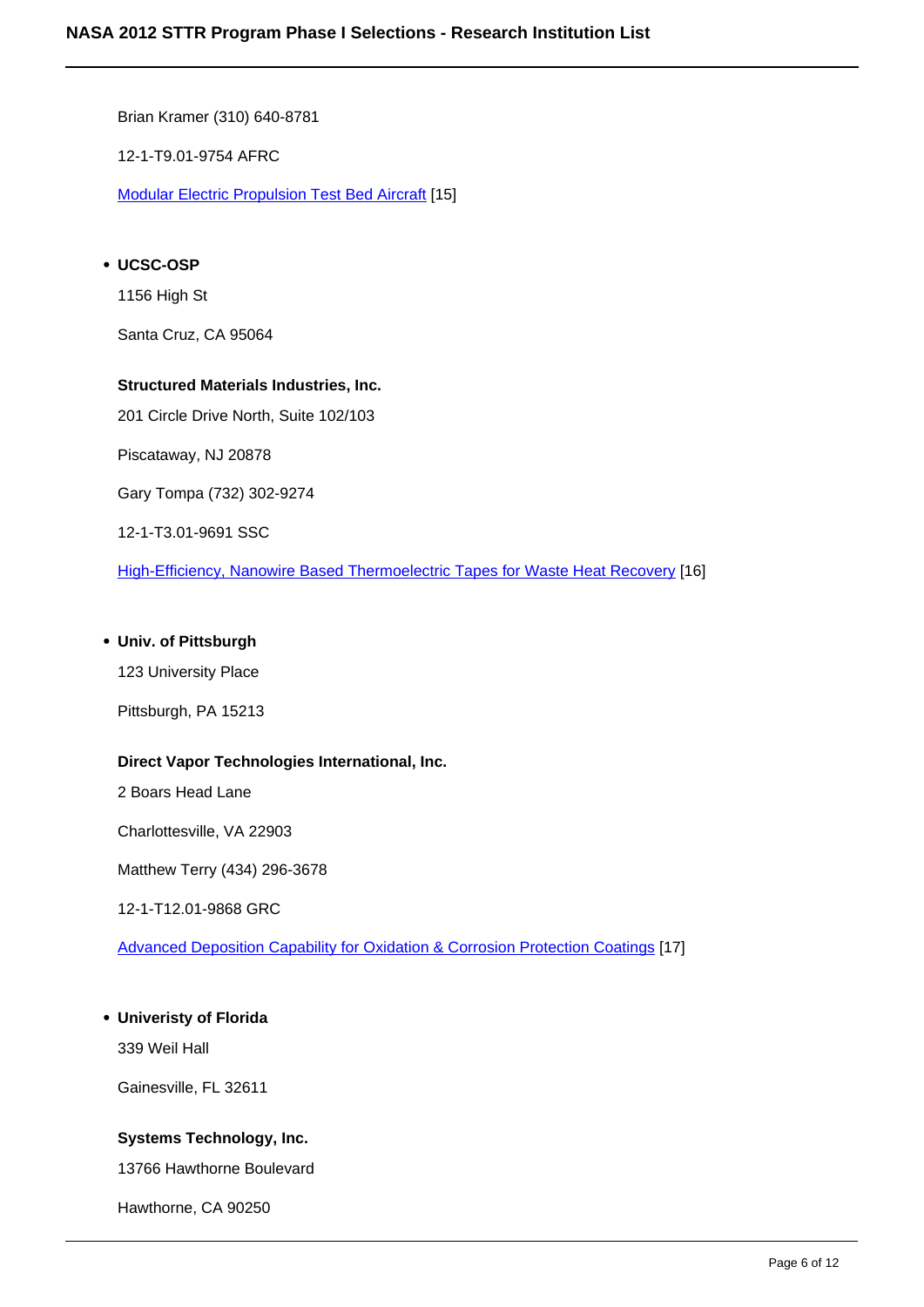Suzie Fosmore (310) 679-2281

12-1-T4.02-9983 AFRC

Attitude Control Enhancement Using Distributed Wing Load Sensing for Dynamic Servoelastic Control [18]

#### **University of California at Santa Barbara**

3227 Cheadle Hall

Santa Barbara, CA 93106

#### **Angstrom Designs, Inc.**

1204 Calle Del Sol

Santa Barbara, CA 93120

Tim Halsey (805) 284-4535

12-1-T2.01-9819 GRC

An LED-Based Solar Simulator for Research, Development, and Testing of Photovoltaic Space Power Systems [19]

#### **University of California, San Diego**

9500 Gilman Drive

La Jolla, CA 92093

#### **MaXentric Technologies, LLC**

2071 Lemoine Avenue, Suite 302

Fort Lee, NJ 07024

Houman Ghajari (858) 272-8800

12-1-T11.01-9737 GSFC

RUSH [20]

#### **University of Colorado Boulder**

3100 Marine Street

Boulder, CO 80303

#### **Emergent Space Technologies, Inc.**

6411 Ivy Lane, Suite 303

Greenbelt, MD 20770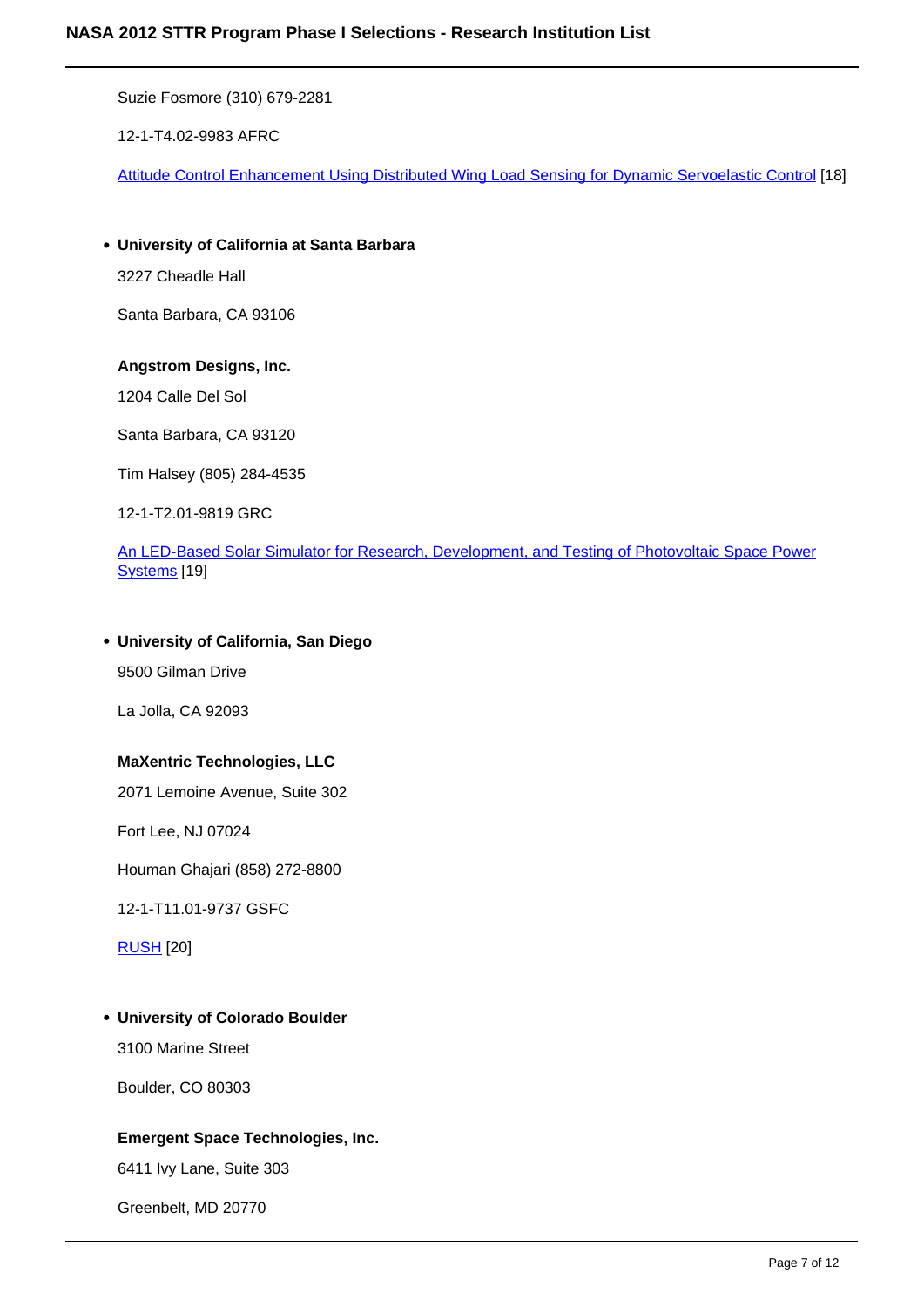David Gaylor (303) 656-9035

12-1-T8.01-9801 GSFC

A Collective Detection Based GPS Receiver for Small Satellites [21]

**University of Dayton Research Institute**

300 College Park

Dayton, OH 45469

#### **Materials Research and Design, Inc.**

300 East Swedesford Road

Wayne, PA 19087

Brian Sullivan (610) 964-6131

12-1-T12.01-9928 GRC

Improved Foreign Object Damage Performance for 2D Woven Ceramic Matrix Composites [22]

#### **University of Florida**

219 Grinter Hall

Gainesville, FL 32611

#### **Prioria Robotics, Inc.**

104 North Main Street Suite 200

Gainesville, FL 32601

Bryan Frota (352) 505-2188

12-1-T5.01-9799 LaRC

Local Navigation in GNSS and Magnetometer-Denied Environments [23]

#### **University of Florida**

P.O. Box 116550 (339) Weil Hall

Gainsville, FL 32611

#### **CFD Research Corporation**

215 Wynn Drive, 5th Floor

Huntsville, AL 35805

Silvia Harvey (256) 726-4858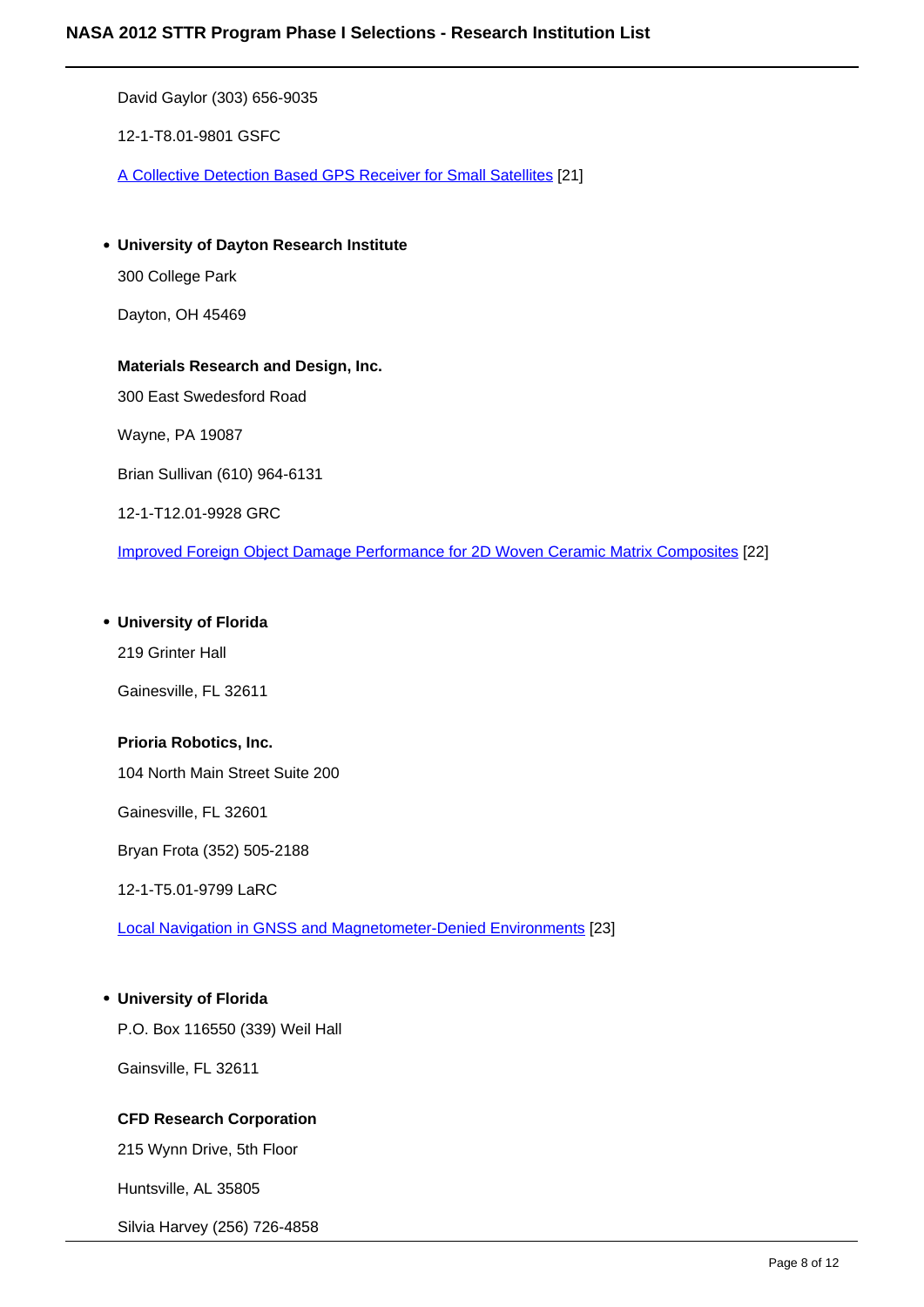12-1-T4.03-9945 KSC

Particle Flow Physics Modeling for Extreme Environments [24]

#### **University of Maryland**

3112 Lee Building

College Park, MD 20742

#### **Aurora Flight Sciences Corporation**

4 Cambridge Center

Cambridge, MA 02142

Scott Hart (617) 500-4892

12-1-T5.01-9952 LaRC

Autonomous Navigation in GNSS-Denied Environments [25]

#### **University of Minnesota**

210 Delaware Street Southeast

Minneapolis, MN 55455

#### **Advanced Scientific Concepts, Inc.**

135 East Ortega Street

Santa Barbara, CA 93101

JoAnn Stettner (805) 966-3331

12-1-T4.01-9744 ARC

Robotics MobileRobot Navigation [26]

#### **University of Oklahoma**

440 West Brooks St.

Norman, OK 73019

#### **Amethyst Research Inc.**

123 Case Circle

Ardmore, OK 73401

Ryan Cottier (580) 229-7109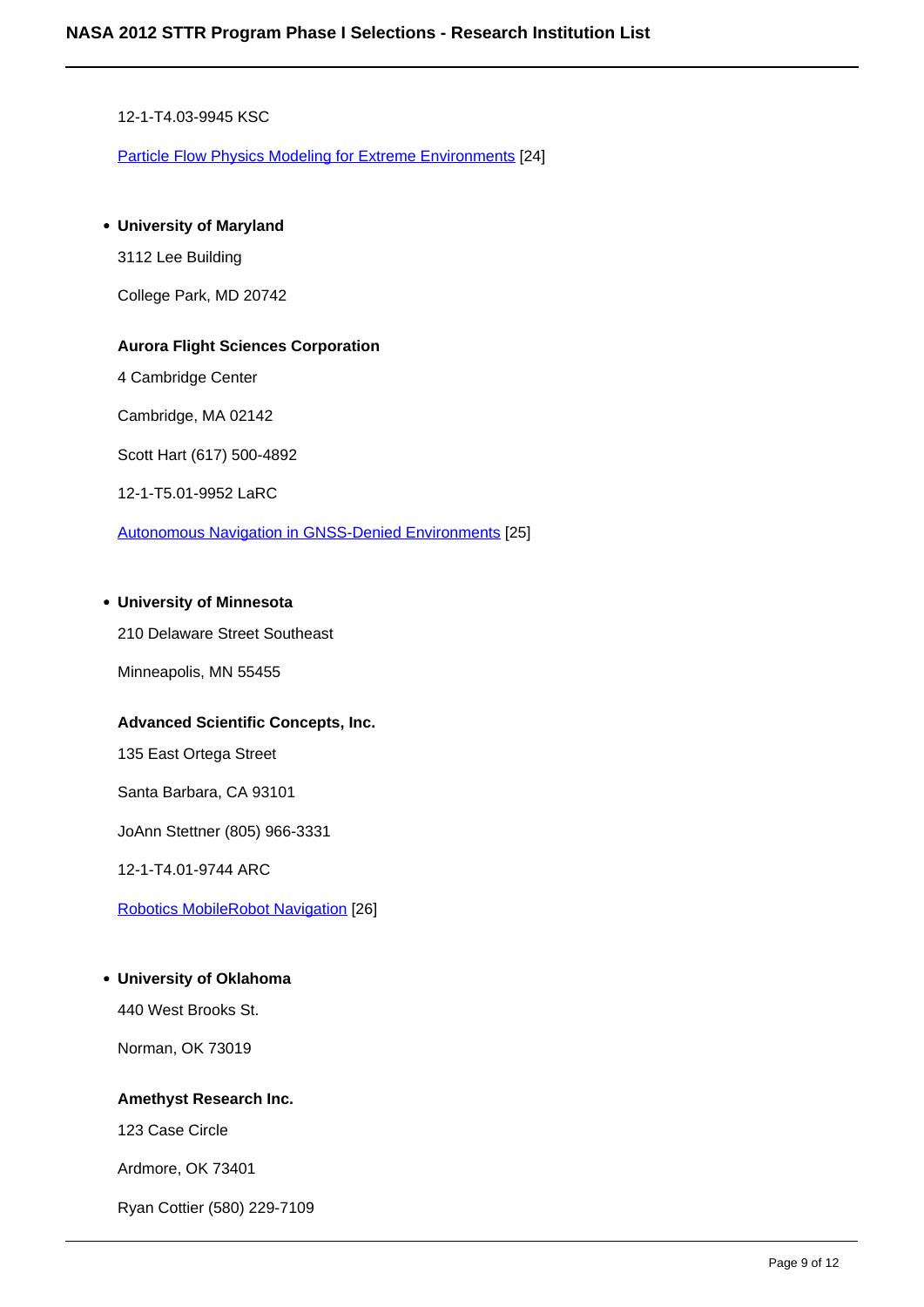#### 12-1-T8.02-9770 JPL

Detectors with Improved Near-to-Mid IR Performance and Reduced Cooling Requirements [27]

#### **University of Washington, Dept. Aeronautics & Astronautics**

Dept. of Aeronautics & Astronautics, Box 352250

Seattle, WA 98195

#### **Systima Technologies, Inc.**

1832 180th Street South East

Bothell, WA 98012

Tom Prenzlow (425) 487-4020

12-1-T2.01-9838 GRC

Advanced Green Micropropulsion System [28]

#### **Vanderbilt University**

2301 Vanderbilt Place, PMB407749

Nashville, TN 37240

#### **Longhurst Engineering, PLC**

234 South Ewing Street

Guthrie, KY 42234

William Longhurst (615) 289-1162

12-1-T12.02-9933 MSFC

In-Space Friction Stir Welding Machine [29]

#### **Vilanova University**

800 Lancaster

Villanova, PA 19085

#### **Advanced Ceramics Manufacturing**

7800A S. Nogales Highway

Tucson, AZ 85756

Stephen Turcotte (520) 547-0850

12-1-T10.01-9724 SSC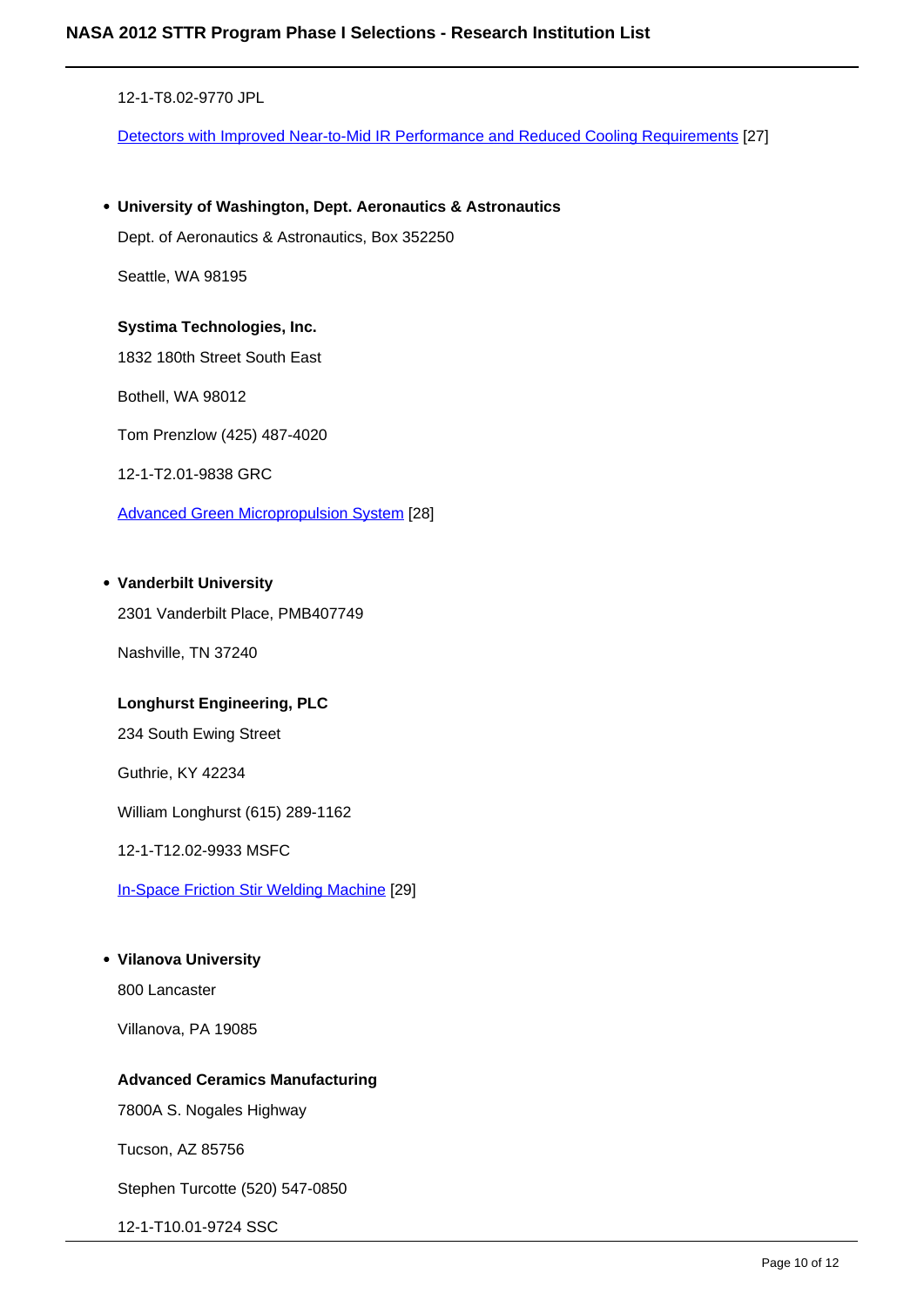#### Ultra High Temperature Refractory Materials [30]

**Virginia Polytechnic Institute and State University** 1880 Pratt Drive, Suite 2006 (0170)

Blacksburg, VA 24060

#### **Creare, Inc.**

P.O. Box 71

Hanover, NH 03755

James Barry (603) 643-3800

12-1-T8.01-9837 GSFC

Ultra-Miniaturized Star Tracker for Small Satellite Attitude Control [31]

#### **Virginia Tech**

122 Randolph Hall

Blacksburg, VA 24060

#### **Nanosonic, Inc.**

158 Wheatland Drive

Pembroke, VA 24136

Melissa Campbell (540) 626-6266

12-1-T9.01-9759 KSC

Semiconductor Nanomembrane Based Flight Sensors and Arrays [32]

#### **Wake Forest University**

1834 Wake Forest Road

Winston-Salem, NC 27106

## **Streamline Automation, LLC**

3100 Fresh Way Southwest

Huntsville, AL 35805

Aijalon Putzier (256) 713-1220

12-1-T3.01-9840 SSC